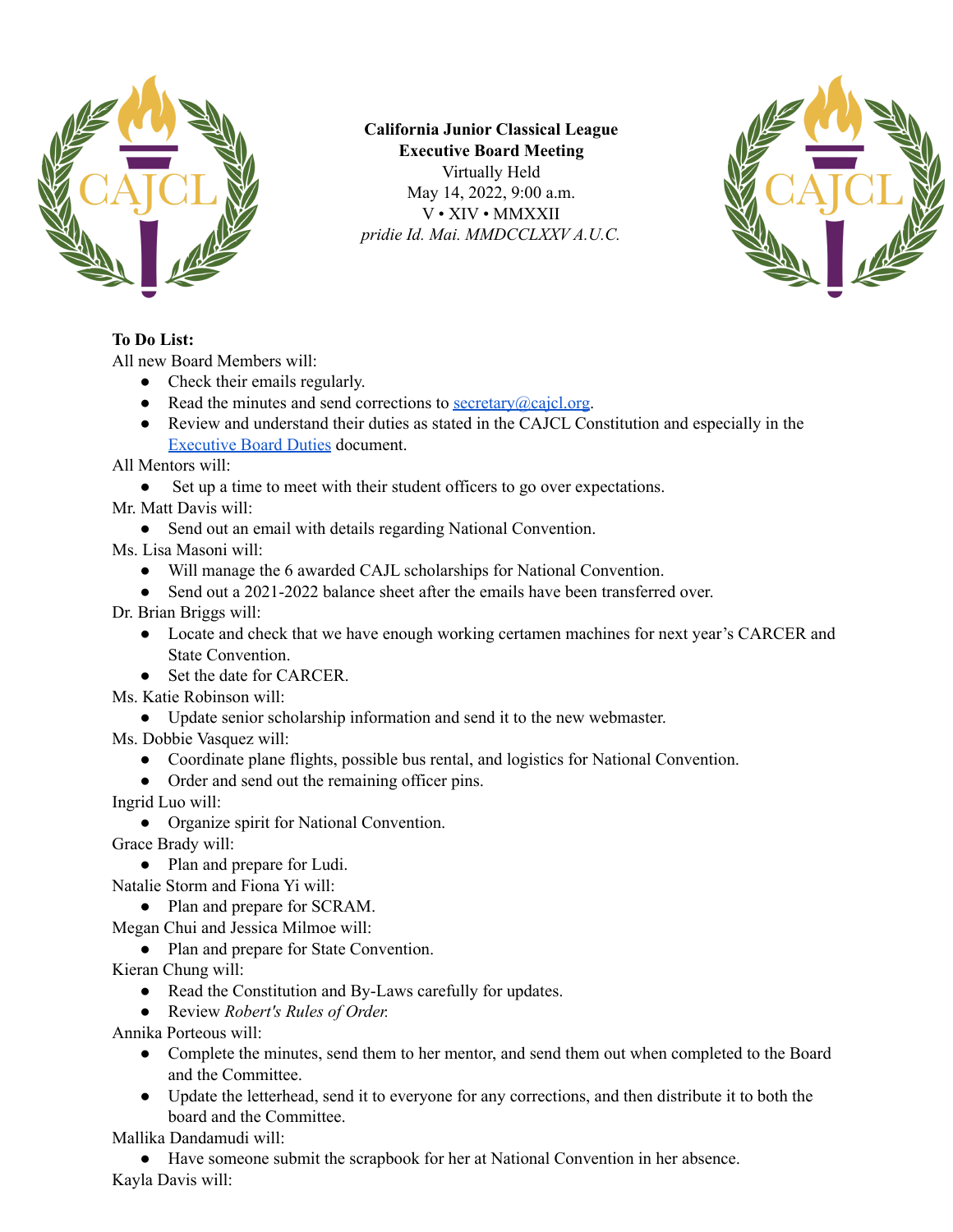- Finish the Spring *Nuntius* and have it posted on the website.
- Submit all *Nuntius* publiciations for National Convention by June 1st.

Ashley Yoshii will:

- Submit the CAJCL website to the NJCL website competition immediately.
- Update the website with the new amendments to the CAJCL Constitution.
- Send out an email and coordinate the email account transfers.

Patrick Galligan will:

- Update T-shirt design with brighter background color.
- Order the T-shirts for National Convention and make sure they arrive at National Convention.
- Submit the T-shirt design for the NJCL T-shirt contest at National Convention.
- Work with the outgoing Webmaster on transferring emails and updating the website.

### **Important Upcoming Dates:**

July 24-30, 2022: National Convention September 10, 2022: Next Virtual Meeting March 31-April 1, 2023: State Convention

## **In Attendance:**

## **2021-2022 Officers**

- 1. Avery Konwiser (Harvard-Westlake School) 2nd Vice President
- 2. Sadie Almgren (Menlo-Atherton High School) Northern Representative
- 3. Brian Lazarus (The Willows Community School) Southern Representative
- 4. Sofia Perez-Lanza (St. Francis High School) Co-Convention President
- 5. Louise Morr (St. Francis High School) Co-Convention President
- 6. Elizabeth Casey (Sage Hill School) 1st Vice President
- 7. Claire Lenden (Menlo School) Parliamentarian
- 8. Alexis Kim (Sage Hill School) Secretary
- 9. Mallika Dandamudi (Miramonte High School) Historian
- 10. Ashley Yoshii (St. Ignatius College Preparatory) Webmaster

## **2022-2023 Officers**

- 11. Ingrid Luo (Sage Hill School)  $2<sup>nd</sup>$  Vice President
- 12. Grace Brady (St. Ignatius College Preparatory) Northern Representative
- 13. Natalie Storm (Crossroads School) Southern Representative
- 14. Fiona Yi (Crossroads School) Southern Representative
- 15. Megan Chui (Miramonte High School) Convention Co-President
- 16. Jessica Milmoe (Miramonte High School) Convention Co-President
- 17. Louise Morr (St. Francis High School) 1 st Vice President
- 18. Kieran Chung (Harvard-Westlake School) Parliamentarian
- 19. Annika Porteous (Menlo School) Secretary
- 20. Trisha Iyer (Harker School) Historian
- 21. Tiffany Chang (Harker School) *Nuntius* Editor
- 22. Patrick Galligan (Menlo School) Webmaster

### **Adults**

- 23. Mr. Matt Davis State Chair, 2nd VP Mentor, Miramonte Sponsor
- 24. Dr. Brian Briggs Certamen Chair, St. Francis Sponsor
- 25. Ms. Lisa Masoni Treasurer, Graphic Arts Chair, Harker Middle School Sponsor
- 26. Mr. Jon Gumz CASCL Advisor
- 27. Ms. Grace Curcio Webmaster Mentor, St. Ignatius Preparatory Sponsor
- 28. Ms. Dobbie Vasquez Open Certamen Chair, Secretary Mentor, Menlo School Sponsor
- 29. Mr. Kyle Smith-Laird State Co-Chair, Parliamentarian Mentor, The Willows School Sponsor
- 30. Ms. Jen Jordt Creative Arts Chair, Historian Mentor, Menlo School Sponsor
- 31. Ms. Katie Robinson Scholarships Chair
- 32. Mr. Scott Paterson Academics Chair, Harker Upper School Sponsor
- 33. Mr. Kevin Corrigan CASCL Vice-President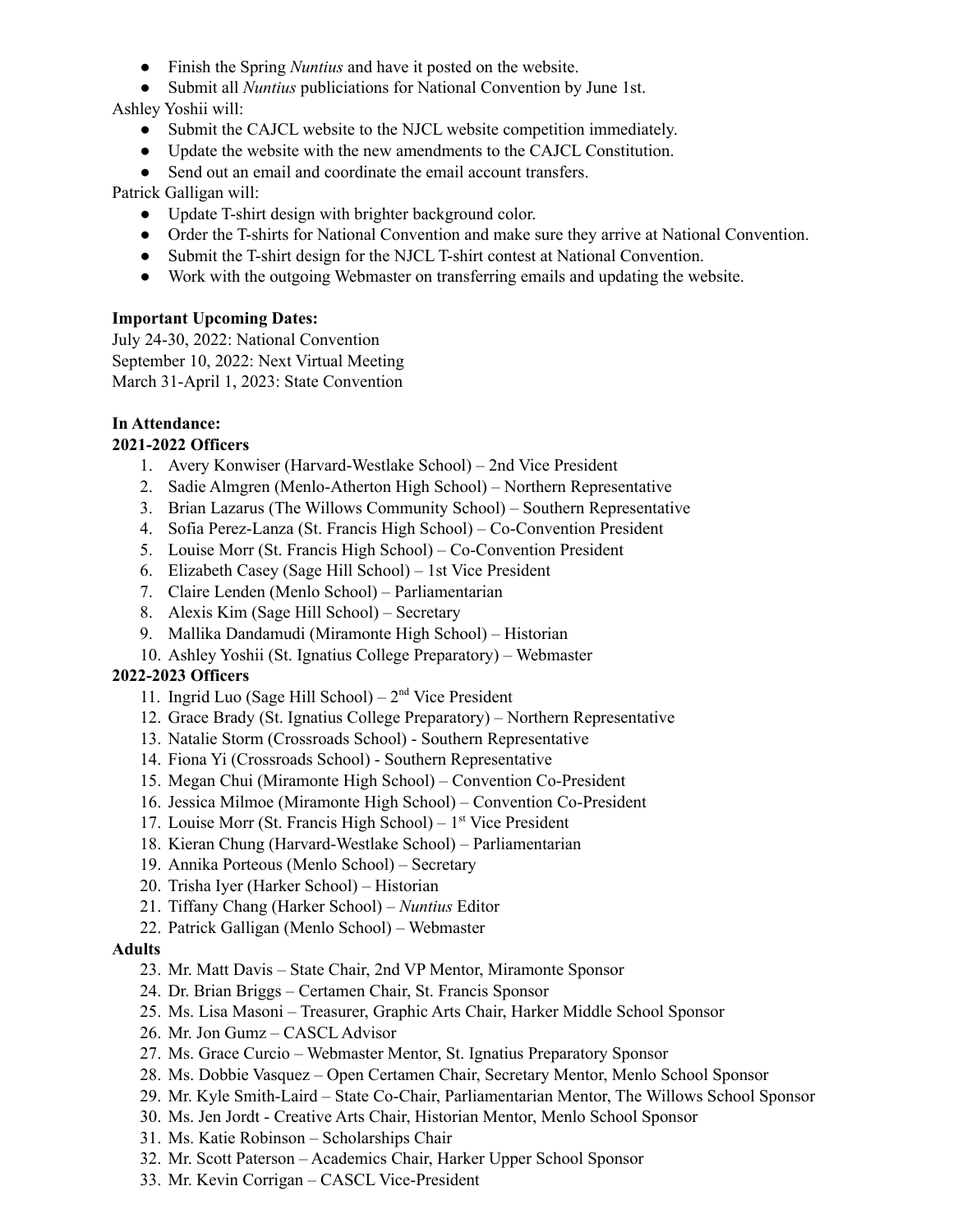- 34. Ms. Marisa Alimento Crossroads MS Sponsor
- 35. Ms. Alison Weddiing Crossroads MS Sponsor

## *in absentia***:**

- 1. Kayla Davis (Menlo School) 2021-2022 *Nuntius* Editor
- 2. Ms. Sofia Abolfathi *Nuntius* Mentor, 2021-2022 CASCL President
- 3. Dr. Jeffrey Feland 1st VP Mentor, Sage Hill Sponsor
- 4. Ms. Sydney Higa Media Chair
- 5. Mr. Frederick Muth -Technology Committee Head
- 6. Ms. Kiana Hu 2021-2022 CASCL 1st Vice President
- 7. Ms. Mercedes Barletta Harvard-Westlake School Sponsor
- 8. Ms. Maria-Luisa Deseta Menlo-Atherton High School Sponsor

### **I. Call to Order – Avery Konwiser (9:05)**

a. Avery Konwiser opened the meeting at 9:05 am.

## **II. Minutes from January 8 Meeting and State Convention – Alexis Kim (9:05)**

- a. Alexis Kim gave an overview of the minutes from the previous Board meeting, which focused on Ludi, SCRAM, and State Convention.
- b. Avery Konwiser moved to approve the minutes; Mallika Dandamudi seconded. The motion passed unanimously.

### **III. Reimbursement Requests – Ms. Lisa Masoni (9:13)**

- a. Ms. Lisa Masoni reminded the new Board that anything that may require a reimbursement request must be approved before the purchase is made and the request is submitted.
- b. She also reported that there was a reimbursement request for \$60.51 by Ms. Katie Robinson for mailing out scholarship packets.
- c. Ms. Lisa Masoni stated that she would use about \$20.00 from the account to purchase stamps to mail out checks.
- d. Ms. Dobbie Vasquez stated that she would need funds for mailing out officer pins and discussed the new design for officer pins. Ms. Lisa Masoni stated that the name badges were \$159.92 and that the gavel was \$61.55.
- e. Avery Konwiser moved to approve these reimbursements; Alexis Kim seconded the motion. The motion passed unanimously.

### **IV. Introductions of Officers, Sponsors, and Committee members (9:18)**

- a. The 2022-2023 CAJCL Officers introduced themselves. They are as follows:
	- i. Ingrid Luo (Sage Hill School)  $2<sup>nd</sup>$  Vice President
	- ii. Grace Brady (St. Ignatius College Preparatory) Northern Representative
	- iii. Natalie Storm and Fiona Yi (Crossroads School) Southern Representatives
	- iv. Megan Chui and Jessica Milmoe (Miramonte High School) Convention Presidents
	- v. Louise Morr (St. Francis High School)  $1<sup>st</sup>$  Vice President
	- vi. Kieran Chung (Harvard-Westlake School) Parliamentarian
	- vii. Annika Porteous (Menlo School) Secretary
	- viii. Trisha Iyer (Harker School) Historian
	- ix. Tiffany Chang (Harker School) *Nuntius* Editor
	- x. Patrick Galligan (Menlo School) Webmaster
- b. The 2021-2022 CAJCL Officers introduced themselves.
	- i. Avery Konwiser (Harvard-Westlake School)  $2<sup>nd</sup>$  Vice President
	- ii. Sadie Almgren (Menlo-Atherton High School) Northern Representative
	- iii. Brian Lazarus (The Willows Community School) Southern Representative
	- iv. Sofia Perez-Lanza and Louise Morr (St. Francis High School) Convention Presidents
	- v. Elizabeth Casey (Sage Hill School)  $1<sup>st</sup>$  Vice President
	- vi. Claire Lenden (Menlo School) Parliamentarian
	- vii. Alexis Kim (Sage Hill School) Secretary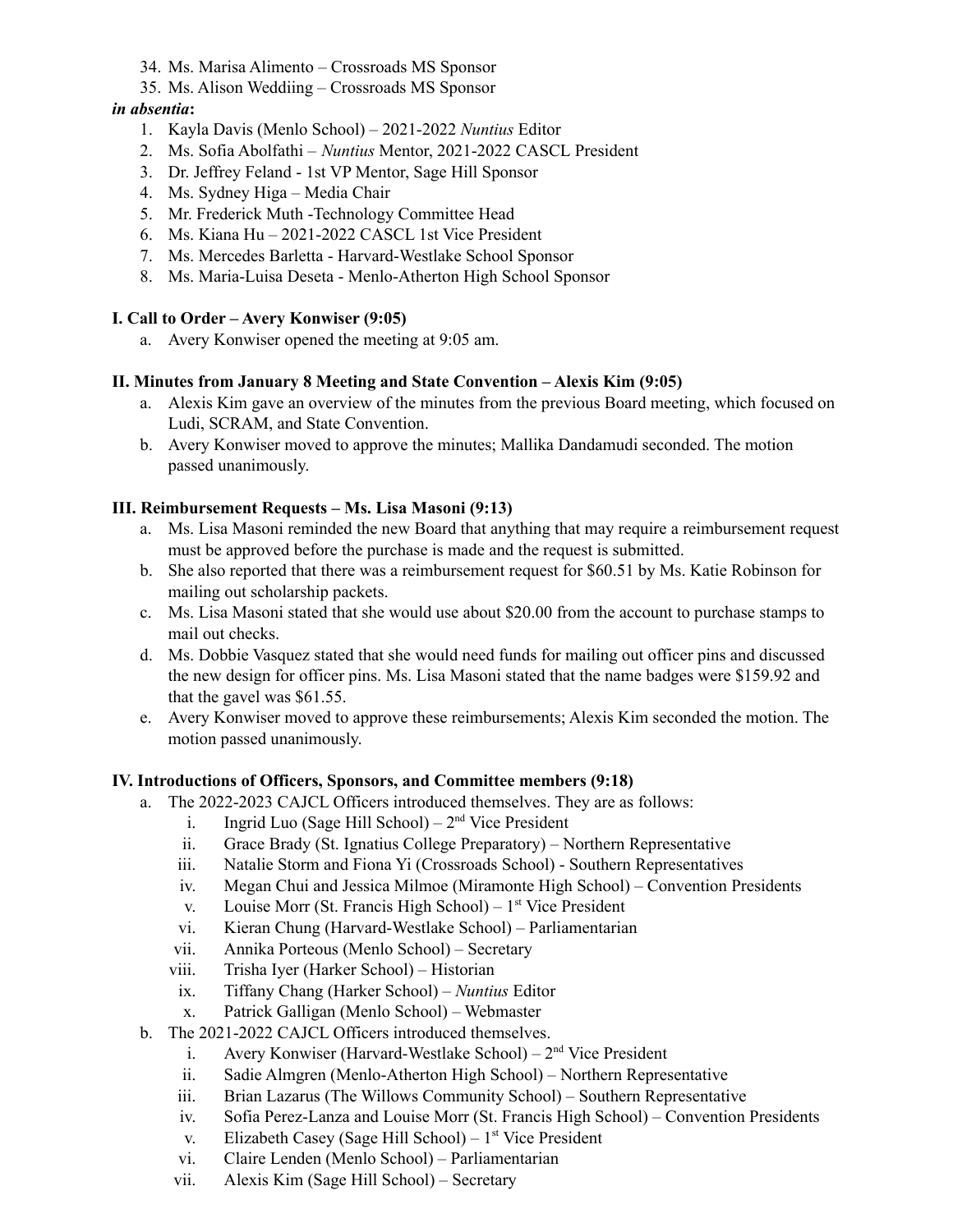- viii. Mallika Dandamudi (Miramonte High School) Historian
- ix. Kayla Davis (Menlo School) *Nuntius* Editor
- x. Ashley Yoshii (St. Ignatius College Prep) Webmaster
- c. The Committee Chairs introduced themselves.
	- i. Mr. Matt Davis State Chair
	- ii. Mr. Kyle Smith-Laird State Co-Chair
	- iii. Ms. Katie Robinson Scholarships Chair
	- iv. Ms. Lisa Masoni Treasurer
	- v. Dr. Brian Briggs Certamen Chair
	- vi. Ms. Dobbie Vasquez Open Certamen Chair
	- vii. Mr. Scott Paterson Academics Chair
	- viii. Ms. Jen Jordt Creative Arts Chair
- d. Members of the SCL leadership introduced themselves.
	- i. Mr. Kevin Corrigan CASCL Vice President
	- ii. Mr. Jon Gumz CASCL Advisor

## **V. 2021-2022 Officer Reports**

### **Avery Konwiser - (Harvard-Westlake School) – 2nd Vice President (9:24)**

- a. Avery Konwiser reported on the State Convention service project he organized via FreeRice.com.
- b. He also reported on the spirit contest at State Convention. There was a photo contest in which participants held up posters and a video contest for which people sang classical-themed song parodies. There were 48 spirit submissions. Crossroads was the middle school winner, and Sage Hill was the high school winner.
- c. He also helped prepare questions for the Open Forum and worked with the parliamentarian on election materials.
- d. Finally, he organized this State Board meeting and wrote the agenda for today.

### **Sadie Almgren - (Menlo-Atherton High School) - Northern Representative (9:26)**

- a. Sadie Almgren reported that she wrote an article for the *Nuntius*.
- b. She also reported that there had been issues sending a check with Ludi profit donations, but the problems had been resolved. Mr. Matt Davis and Sadie Almgren also discussed whether there could have been anything done by the CAJCL to help facilitate this donation, but it was concluded that this was more an issue with her school than with the CAJCL.

### **Brian Lazarus - (Willows Community School) - Southern Representative (9:29)**

- a. Brian Lazarus reported that he attended State Convention, participated in CARCER, and submitted his monthly officer reports.
- b. Mr. Kyle Smith-Laird added that the Willows Community School earned \$1,008.00 in profits from SCRAM and that \$504.00 of these profits will be donated to the CAJCL. He also stated that Ms. Lisa Masoni will receive the detailed financial information from SCRAM.
- c. Mr. Matt Davis asked whether there was anything in the Constitution about Ludi and SCRAM donating a percentage of profits to the scholarship fund. Mr. Kyle Smith-Laird said there was not, but schools hosting State Convention have to give 50% of their profits to CAJCL.

### **Sofia Perez-Lanza & Louise Morr - (St. Francis High School) – Convention Presidents (9:32)**

- a. Sofia Perez-Lanza and Louise Morr reported that State Convention had been a success. They stated that they were still waiting on detailed activity reports and that they would put the final reports in the Google folder.
- b. They also reported on awards from State Convention.
	- i. They stated that gift card awards for That's Entertainment still needed to be sent out. Mr. Jon Gumz stated that gift cards for That's Entertainment have been for about \$10.00, \$15.00, or \$20.00 in the past.
	- ii. They reported that 611 awards had been mailed out. There were no overall awards and no rosettes.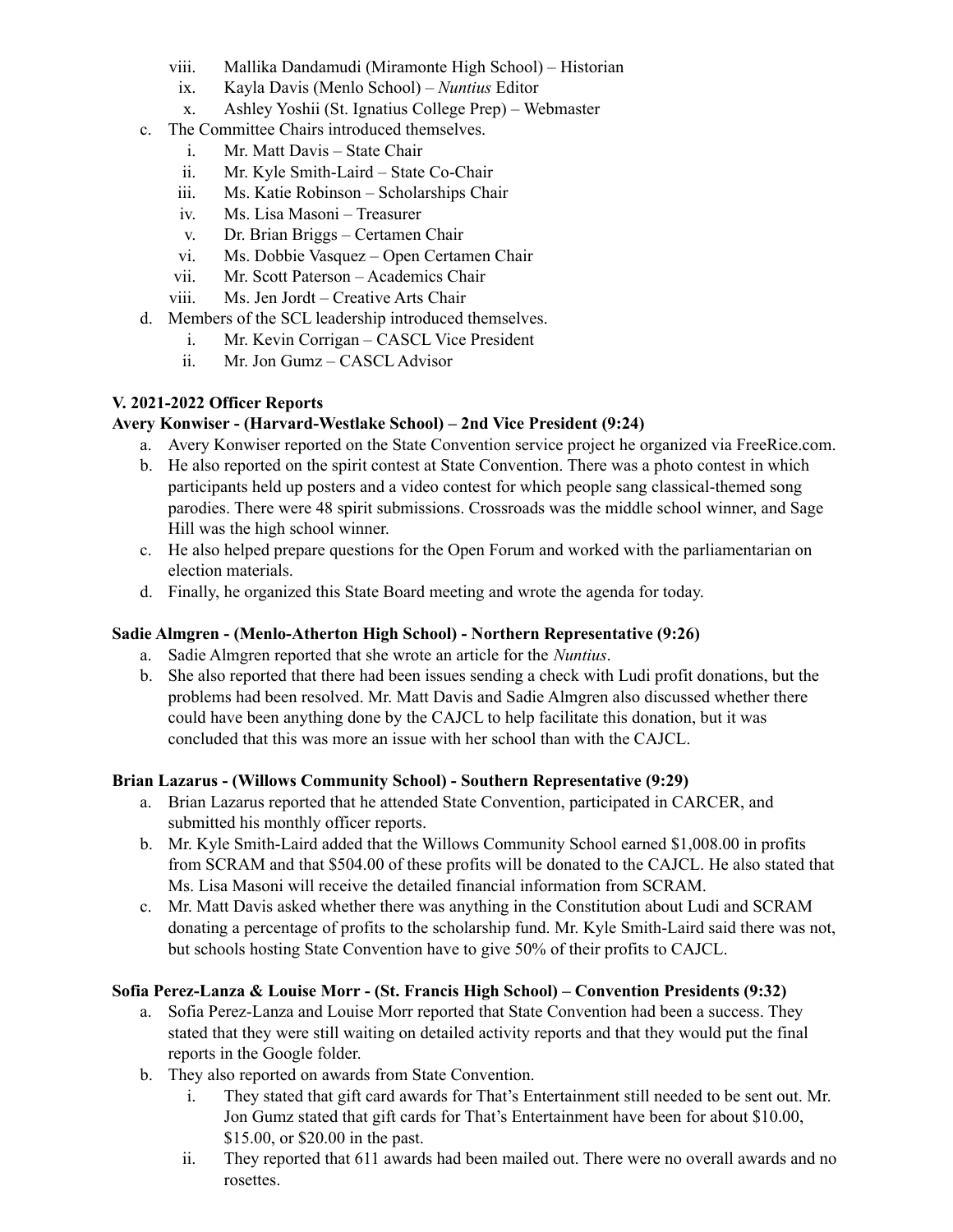- c. They also provided some reporting on the finances regarding the convention.
	- i. They reported that most schools paid by check, but some also paid by credit card.
	- ii. They spent \$700.00 on Sched and \$1500.00 for honoraria with a totaled \$4,606.78 estimated cost. The estimated income was \$11,558.35.
	- iii. Their profits were about \$6951.57. Half of these profits will be donated to CAJCL, and the other half will go for the St. Francis scholarships fund.
- d. There were 590 students, 6 members at large, 38 teachers, and 678 people on Sched. This is smaller than the virtual 2021 Convention hosted by Menlo (690 students, 38 teachers, 22 chaperones, and 829 on Sched).
- e. Many schools did on-campus hybrid events and the technology mostly worked well. There were some challenges in running a hybrid event for St. Francis and Jesuit using Sched.
- f. Natalie Hanes zoomed in from London and donated her \$500.00 honoraria to Ukraine humanitarian efforts. Most of the other speakers were given honoraria of \$300.00.
- g. They reported that there was a low level of graphic arts submission and that many creative arts events had very few participants. However, the scavenger hunt, Roman speed dating, and Kahoot! went well.
- h. The certamen semifinals went well but there was not a lot of participation for open certamen; only 23 of the 33 students that had signed up participated. Ms. Dobbie Vasquez discussed the possibility of discontinuing open certamen due to the low turnout, but everyone agreed that we should wait to see the participation when we are back in person in 2023.
- i. Dr. Brian Briggs and Mr. Matt Davis brought up a good point about the challenges of regaining engagement, spirit, and participation at convention after the setbacks of Zoom years. Only former middle schoolers will have been at a live convention before.
- j. Ms. Grace Curcio and Ms. Lisa Masoni gave St. Francis High School a big thanks for such a well run convention and spoke about what a great time their students had. Mr. Matt Davis also spoke about how bonding and special this convention was for his students.

## **Elizabeth Casey - (Sage Hill School) – 1st Vice President (9:45)**

- a. Elizabeth Casey reported that she sent out a few reminder emails for registration before State Convention but received only one response. Dr. Brian Briggs stated that many teachers are quite busy during this time of year and that many of these emails may have been effective even without a response.
- b. She reported on the success Sage Hill had at doing a hybrid State Convention this year.
- c. She ran the publicity contest at State Convention and also responded to Willow, a student who will hopefully be a member-at-large.

## **Claire Lenden - (Menlo School) – Parliamentarian (9:47)**

- a. Claire Lenden reported on the elections at State Convention. Overall, the elections were a success and all positions were filled. Both of the amendments she had proposed were approved, and she has updated the Constitution to be put on the CAJCL website.
	- i. The articles/sections for the Constitution in the drop-down menu of the website as well as the Constitution PDF itself need to be updated by the Webmaster.
	- ii. Article 6, Section 3 and Article 11, Section 1 are the only two areas that need to be updated according to the approved amendments.
- b. Mr. Smith-Laird gave a big thanks to Claire for doing such a great job handling elections and dealing with the amendments both before and at State Convention.

## **Alexis Kim - (Sage Hill School) – Secretary (9:50)**

- a. Alexis Kim focused on the minutes. She took minutes during the three general assemblies at State Convention and sent them out to the Board. She also wrote a run-down of the January 8, 2022 meeting and an officer farewell for the *Nuntius.*
- b. She also wrote secretary-specific questions for the Meet the Candidates event at State Convention and sent them to the parliamentarian.
- c. Finally, she joined the NJCL Diversity, Equity, and Inclusion (DEI) Committee.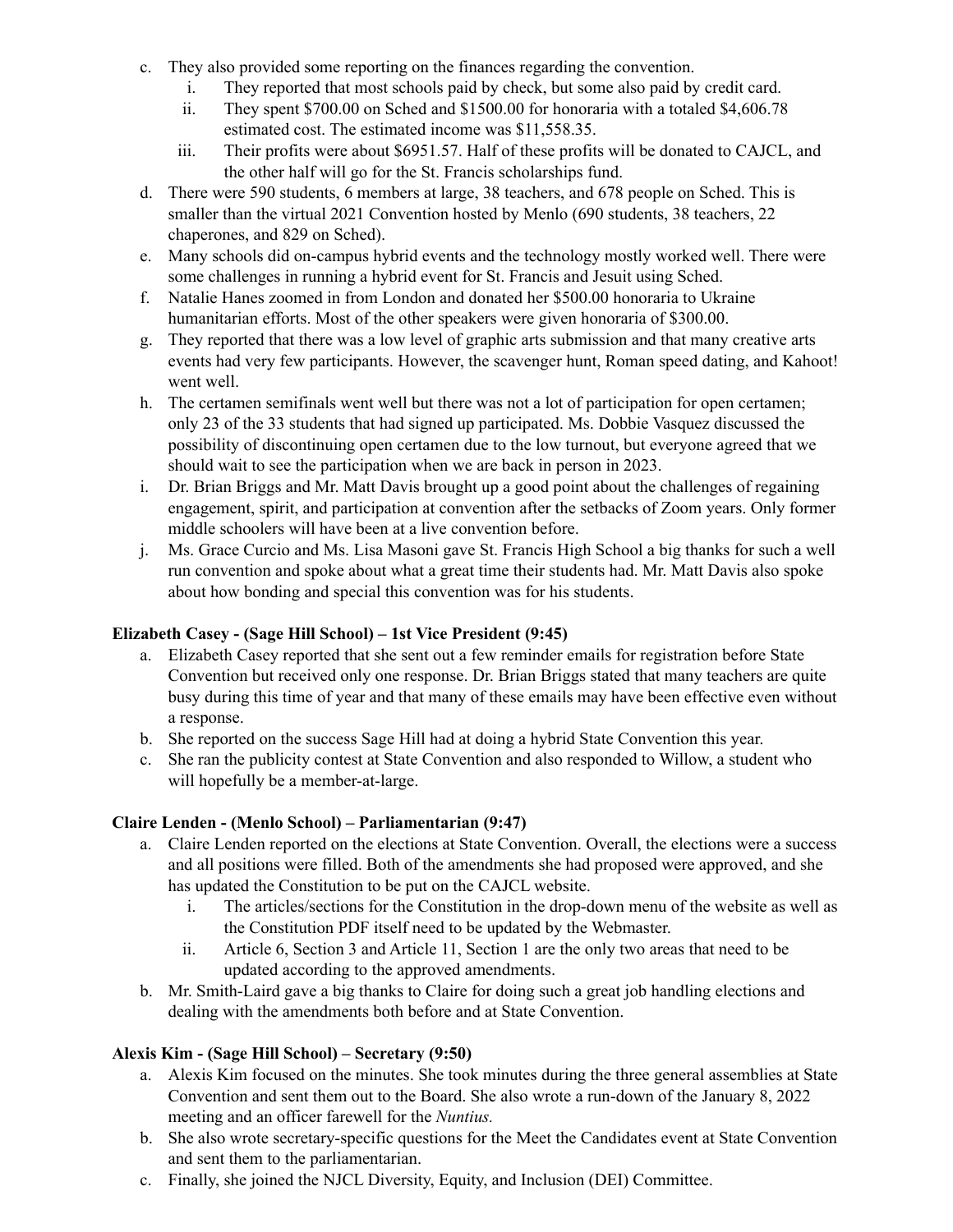### **Mallika Dandamudi – (Miramonte High School) – Historian (9:51)**

- a. Mallika Dandamudi reported that she made a Zoom background for State Convention and worked on the social media account to publicize about officer elections and State Convention.
- b. She has finished the scrapbook but is still missing some photos. She has been in contact with the people with missing photos and should get them by the end of this week.
- c. She will not be able to attend National Convention, but she has found people to submit the scrapbook for her.
- d. She shared the scrapbook with us in the Zoom chat.

#### **Kayla Davis (Menlo School) –** *Nuntius* **Editor (9:53)**

- a. Kayla Davis was absent, so Claire Lenden reported for her instead.
- b. She announced that Kayla Davis would meet with the new *Nuntius* editor and that she believes that the next *Nuntius* should be ready within a week.
- c. Finally, she thanked everyone for sending in their materials.

#### **Ashley Yoshii (St. Ignatius College Preparatory) – Webmaster (9:54)**

- a. Ashley Yoshii reported that new emails and photos for Ms. Jen Jordt and Ms. Dobbie Vasquez were posted on the website.
- b. She published State Convention information, the meeting minutes, and the election information.
- c. She also published the NJCL scholarship application and the winners of the CAJCL scholarship.
- d. Finally, she reported that she attended State Convention.

#### **VI. State Chair Report – Mr. Matt Davis (9:55)**

- a. Mr. Matt Davis discussed the *Nuntius*, scrapbook, website, and T-shirt submissions for our state for the National Convention.
	- i. The *Nuntius* needs to be in by June 1st.
	- ii. Ms. Lisa Masoni and Mr. Kyle Smith-Laird said that judging was ongoing for websites, so it needs to be turned in as soon as possible.
	- iii. Ms. Jen Jordt said that the T-shirt and scrapbook deadline is July 15th.
- b. Ingrid Luo needs to organize spirit for National Convention. Mrs. Davis will arrange a meeting with his daughter who ran spirit at a live Nationals.
- c. Menlo School won for the high school T-shirt design and Harbor Day won for the middle school T-shirt design. The Board voted 14/1 to go with the Menlo design, and Webmaster Patrick Galligan said he had designed it, so he will change the background color and update it for Nationals. Menlo will order the shirts and get them to National Convention.
- d. He put the [Executive](https://docs.google.com/document/d/1aMyJo3UkHqxrn65ttgJ4EX8OfCw3eGtm/edit?usp=sharing&ouid=103294759542562009956&rtpof=true&sd=true) Board Duties document in the chat and talked about some responsibilities of being a state officer. He shared his screen with everyone of the CAJCL officer duties and expectations month by month, and asked the new state officers to read through the document on their own.
- e. Ashley Yoshii stated that she would send out an email regarding account transfers soon. Mr. Matt Davis reminded everyone to use their CAJCL emails for all official CAJCL business and communication.
- f. He mentioned the upcoming National Convention in Louisiana and announced that he and his wife will be there as chaperones as well.
	- i. Ms. Dobbie Vasquez, Dr. Brian Briggs, and Ms. Lisa Masoni also will be attending as chaperones.
	- ii. They discussed airfare issues and the possibility of renting a bus when we get there. Mr. Matt Davis asked whether we should try to subsidize travel funds, but Ms. Lisa Masoni said that for her small group it wouldn't really make economical sense. They said they would discuss this issue at the sponsor meeting following this meeting.
	- iii. Mr. Matt Davis surveyed in the chat how many officers were planning on going. The majority were planning to either attend online or in-person.
	- iv. All 6 of the candidates for the CAJCL convention registration were awarded it. Ms. Lisa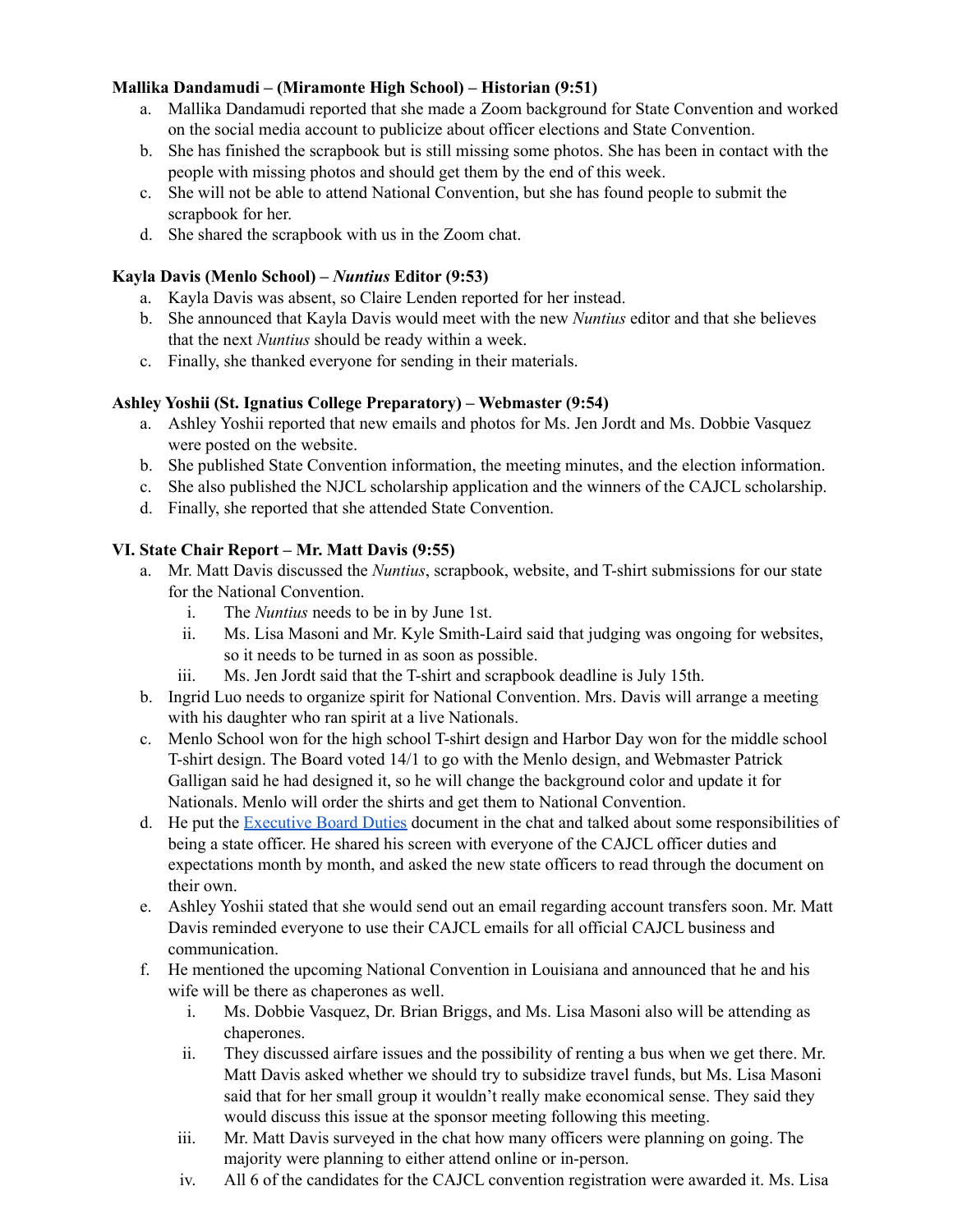Masoni noted that she would send out payments as soon as she receives proof that those 6 have registered.

g. Ms. Lisa Masoni stated that we have a budget of \$1,517.00 for spirit at National Convention. Mr. Matt Davis suggested that the budget could be rounded up to \$2000.00, and Ms. Lisa Masoni stated that this would be financially possible as there has been no travel to Board meetings in over 2 years. Mr. Kyle Smith-Laird suggested that we could keep the budget at \$1517.00, but it could be a flexible budget; Mr. Matt Davis agreed.

## **VII. Certamen Report – Dr. Brian Briggs (10:16)**

- a. Dr. Brian Briggs reported that everything went well for certamen at State Convention.
- b. He stated that there was a good turnout and noted that participation was consistent with previous years. There were some schools that did not participate that had previously, but there were also some new participants.
- c. Dr. Brian Briggs brought up some challenges for next year's CARCER and State Convention in regards to moving back to in-person certamen.
	- i. He wants to continue with the 2 team per level per school policy, but he also expressed concern about the need for more readers and more buzzer machines.
	- ii. We have not needed buzzer machines at the past few online conventions but we will need them again for in-person next year. There are 6 state machines: Mr. Kyle Smith-Laird has 4, Dr. Brian Briggs has 1, and Mr. Miller has 1. He will confirm that we have enough machines that work properly. He reminded sponsors to make sure their machines are working properly.
	- iii. Dr. Brian Briggs stated that the person that had made the machines has retired. NJCL has been working on making some sort of contract for constructing and fixing the machines but a solution will still need to be devised in the meantime.
- d. Ms. Grace Curcio noted how many new readers they had this year and how that slowed them down. She suggested having a training session for readers before CARCER. Ms. Lisa Masoni added that they should get more scorekeepers in place for next year as well.
	- i. Dr. Brian Briggs stated that he is trying to get more SCL members involved at CARCER.
	- ii. Ms. Lisa Masoni suggested pairing inexperienced readers with older students so that the older students can help them. She thought perhaps they should be with the intermediate levels because the beginners don't know enough to help them, but sometimes the advanced questions can be threatening.
- e. Ms. Dobbie Vasquez brought up the idea of reimbursing state certamen teams to go to National Convention as some other states like Texas have done for years.
- f. Ms. Lisa Masoni asked about whether there was going to be an online component for certamen at National Convention, but no one at the meeting knew the answer to that.

# **VIII. SCL Report – Mr. Kevin Corrigan (10:30)**

- a. Ms. Sofia Abolfathi was not in attendance so Mr. Kevin Corrigan gave the update.
- b. He reported about the many SCL hosted events at State Convention.
	- i. They had the largest participation from Sage Hill and Miramonte.
	- ii. With the 4 Olympika events that they hosted, there were 41 participants in total.
	- iii. The mixer had low participation but they hope to have better success in future in-person events.
	- iv. A total of 30 individuals attended/participated in the Roman rap battle event.
	- v. There were only 4 submissions for That's Entertainment and the video has 58 views. Mr. Brain Briggs mentioned these views could be an underrepresentation of the actual turnout due to the fact that some schools hosted hybrid events where events were viewed on a collective screen.
- c. Mr. Kevin Corrigan also reported that there is a vacancy in the parliamentarian position at this time but that they hope it will soon be filled.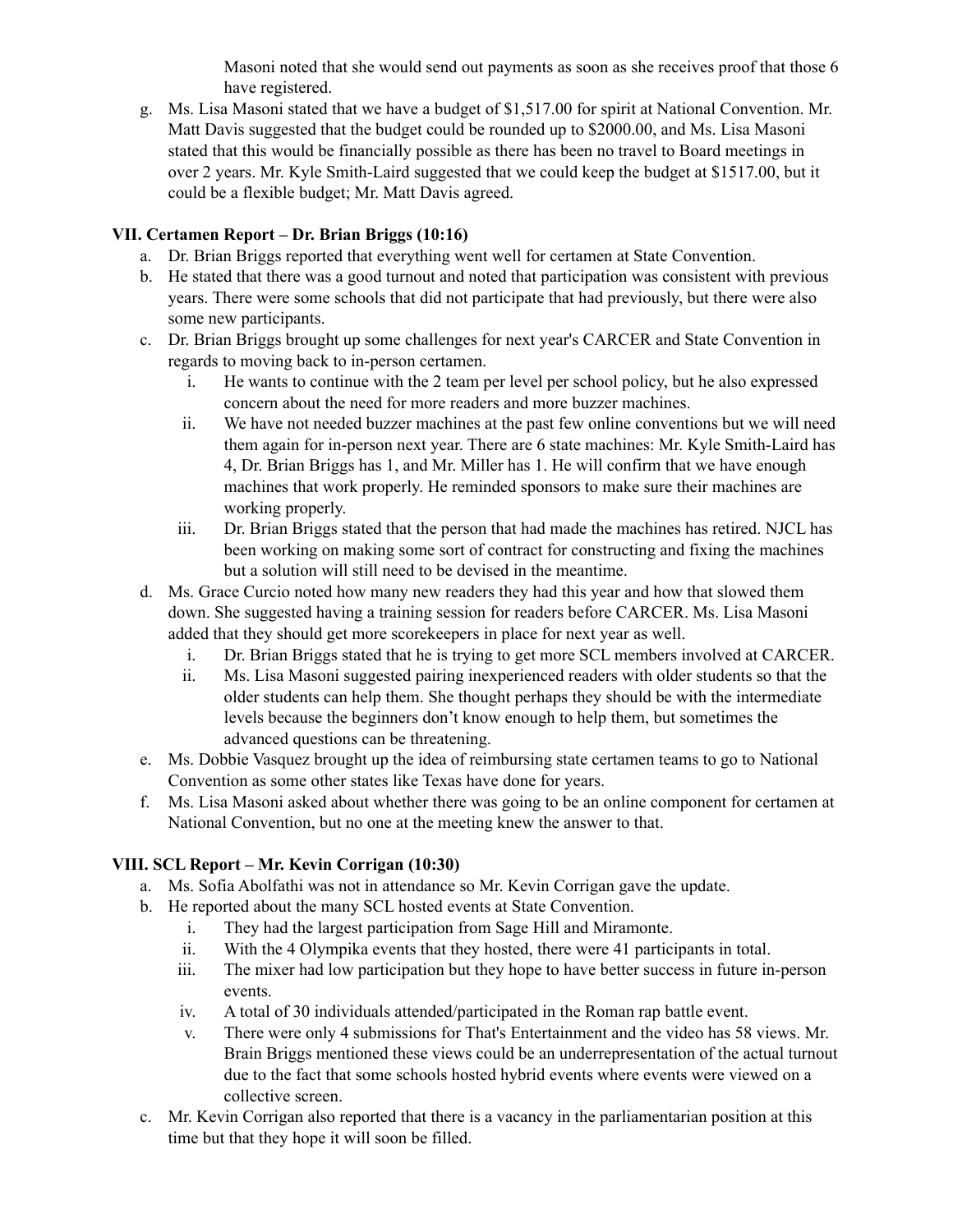### **IX. Motion for a Break (10:33)**

a. Avery Konwiser motioned for a 5-minute break; Ingrid Luo seconded the motion. The motion passed unanimously.

## **X. CAJCL Scholarship Report – Ms. Katie Robinson (10:40)**

- a. Ms. Katie Robinson reminded everyone that every aspect of the scholarship applications is now online. She also stated that her fiscal report is available via the Google Drive.
- b. A total of \$4,000.00 was paid out for 2 students from the 2020 cohort.
- c. The total income was \$2,734.31, and there is a balance of \$21,600.79 as of April 30, 2022 (end of fiscal year).
- d. There are currently 11 outstanding scholarships, and 3 2019 scholarships will expire this summer; Ms. Katie Robinson has reached out to these students.
- e. The donation from Ludi was cashed in recently, which was able to cover nearly one whole scholarship.
- f. There was a balance of \$23,415.79 as of April 13, 2022, and she is currently processing a scholarship.
- g. Ms. Katie Robinson stated that the donations from SCRAM and State Convention will greatly help bolster the scholarship balance.

## **XI. Treasurer Report – Ms. Lisa Masoni (10:45)**

- a. Ms. Lisa Masoni reported that there were a total of 1517 members this year, compared to 1588 last year. We are down around 70 members which is pretty good, all things considered with Covid.
- b. There are 41 chapters as well as 15 members-at-large.
	- i. The three schools that did not renew their memberships were Live Oak School, Lowell High School, and Thatcher School.
	- ii. Some of the new schools that joined were Bellarmine College Preparatory, Southern Hills Online Classical School, and Viewpoint School.
- c. Ms. Lisa Masoni reported that \$1517.00 was allotted for scholarships. (out of every \$3.00 of student dues, \$1.00 goes to the scholarship fund, \$1.00 goes to spirit, and \$1.00 goes to operating fees each year).
- d. The current balance is \$41,228.20. Overall, Ms. Lisa Masoni reported that we are doing well financially because no Board meetings have required travel.
- e. She stated that the nonprofit form has to be filled out for the IRS and the California government, which she said she would handle.
- f. Ms. Lisa Masoni also noted that she would send out the 2021-2022 balance sheet after the emails have been switched over.

### **XII. Academic Tests – Mr. Scott Paterson (10:49)**

- a. Mr. Scott Paterson gave his report about the academic testing at State Convention.
	- i. In total, 1008 tests were taken at State Convention.
	- ii. The most popular tests were vocabulary (190), derivatives (115), grammar (112), and mythology (90).
	- iii. The pentathlon and classical art had fewer test-takers at 42 and 67 respectively.
	- iv. Reading comprehension was also quite low at 88 and many teachers noted how they hope to encourage students to get this number up.
- b. He also suggested thinking about possible different options of online testing even for in-person conventions because of the ease of use in comparison to the scantrons, but Ms. Dobbie Vasquez told him that he does not have to tally results at all. That is done in the Contest Office.

## **XII. New Business & Next Meeting Date (10:54)**

- a. Mr. Matt Davis requested that all statistics from State Convention be shared with the convention co-presidents.
- b. Ms. Katie Robinson asked if anyone could speak about any information they had regarding the